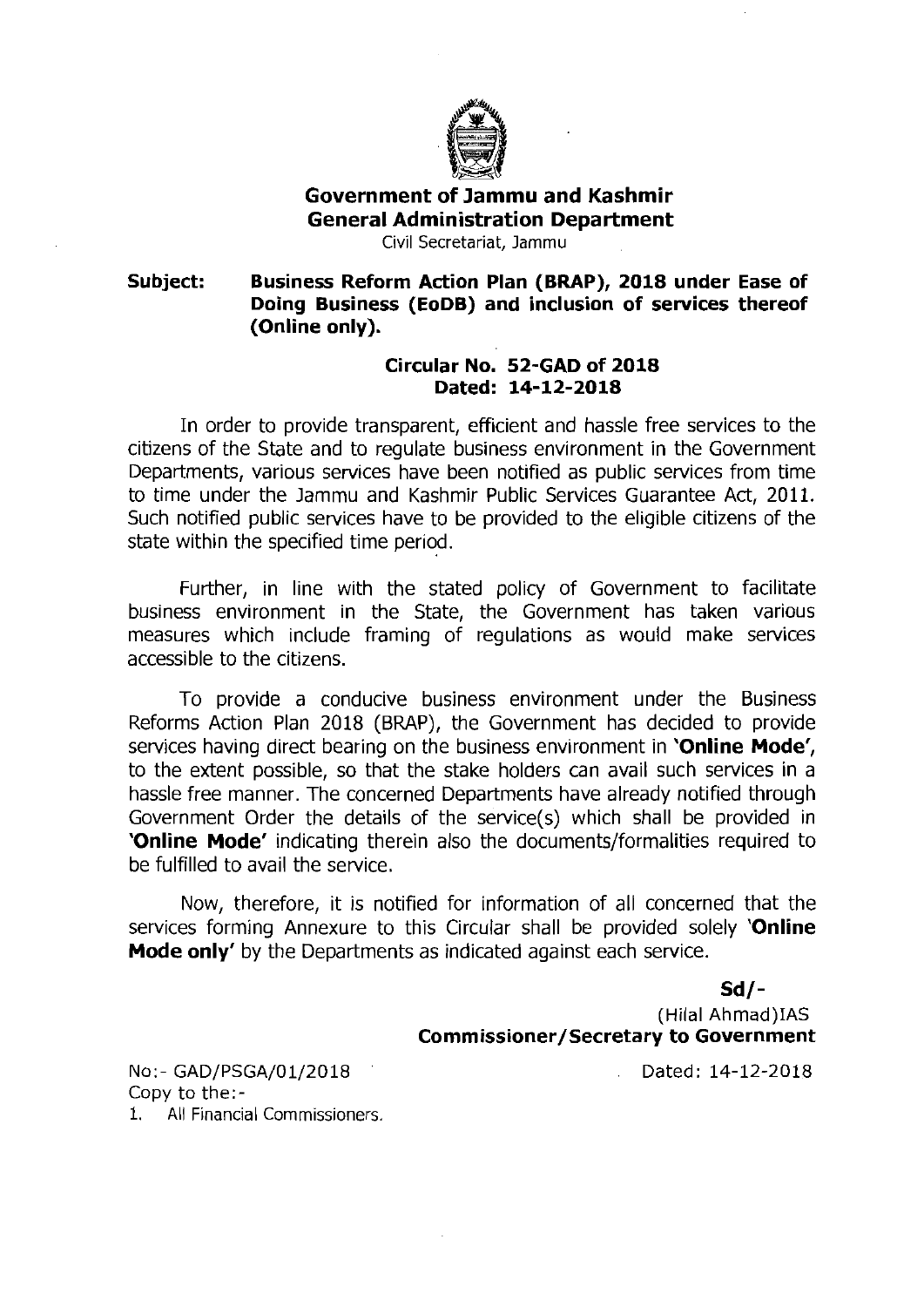- 2. Vice Chairman & Director General, I&K IMPARD.
- 3. Director General of Police, J&K.<br>4. All Principal Secretaries to the G
- All Principal Secretaries to the Government.
- 5. Principal Secretary to the Hon'ble Governor.
- 6. Principal Secretary to Government, Election Department, I&K, lammu.
- 7. All Commissioner/Secretaries to Government.
- 8. Divisional Commissioner, Jammu/Kashmir.
- 9. Director Anti Corruption Bureau, l&K, Jammu.
- 10. Chairman, l&K Special Tribunal.
- 11. All Heads of Departments/Managing Directors.
- 12. Director, Information, l&K for wide publicity in the leading news papers as well as electronic media.
- 13. All Deputy Commissioners.
- 14. Director, Estates Department.
- 15. Director, Archives, Archaeology and Museums.
- 16. Managing Directors of all Public Sector Undertakings.
- 17. Private Secretary to Advisor (K/G/S) to the Hon'ble Governor.
- 18. Private Secretary to the Chief Secretary.
- 19. Private Secretary to Commissioner/Secretary to Government, GAD.
- 20. Circular file/Website.

(Jaffar Hussain Sheikh)

**Under Secretary to the Government.**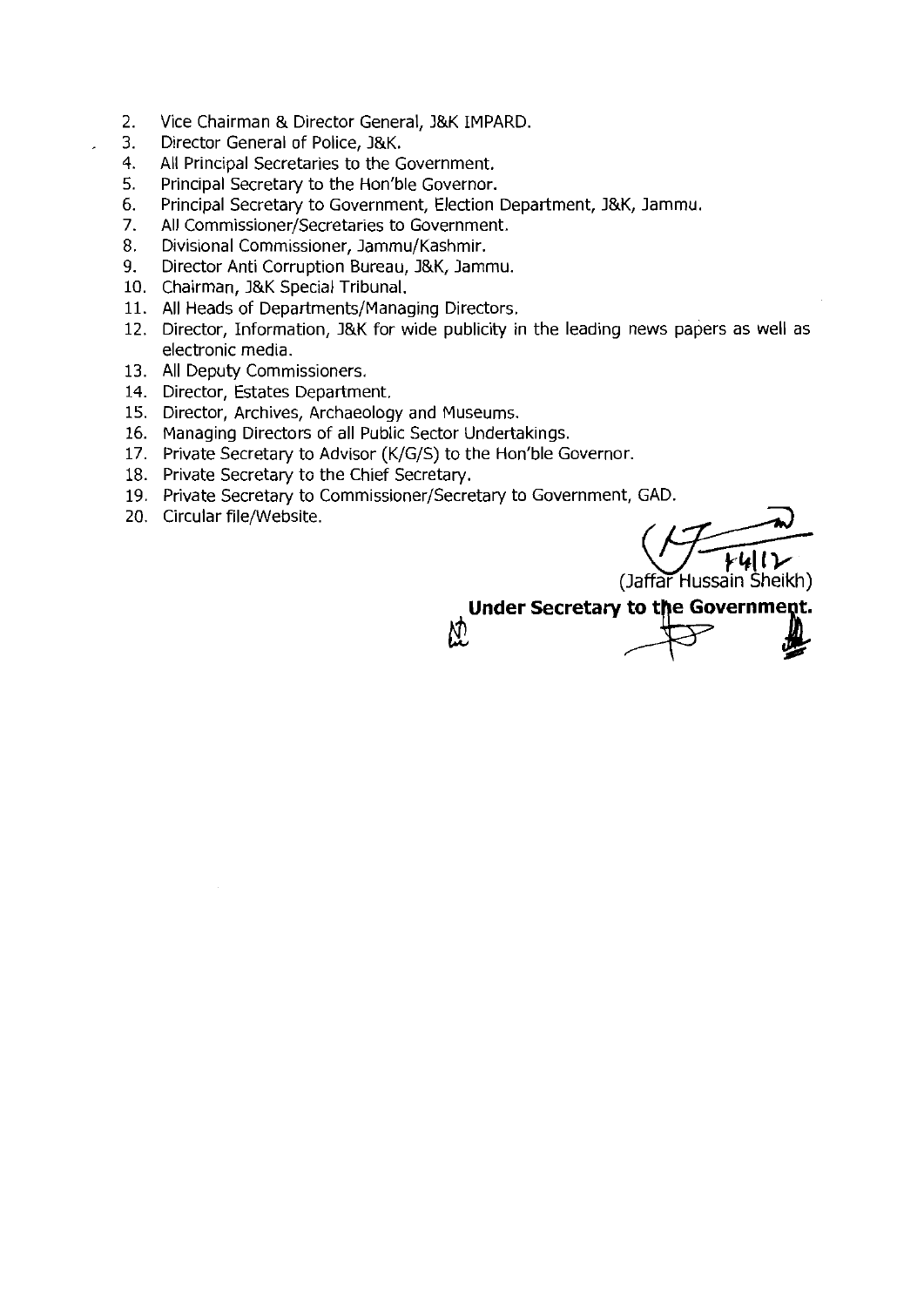## Annexure to Circular No.52-GAD of 2018

 $\bar{\mathbf{z}}$ 

| S.No             | <b>Name of the Service</b>                                                                                                                                                                                                                                                        | <b>Name of departments</b>                                 |  |  |
|------------------|-----------------------------------------------------------------------------------------------------------------------------------------------------------------------------------------------------------------------------------------------------------------------------------|------------------------------------------------------------|--|--|
| 1.               | Registration of Hotels, Guest Houses etc                                                                                                                                                                                                                                          | <b>Tourism Department</b>                                  |  |  |
| $\overline{2}$ . | Registration of dealers<br>-do-                                                                                                                                                                                                                                                   |                                                            |  |  |
| 3.               | Registration of Travel Agents etc.<br>-do-                                                                                                                                                                                                                                        |                                                            |  |  |
| 4.               | Issuance/Renewal License for selling & storage of<br><b>Agriculture Production</b><br>seed (Retail/Wholesale).<br><b>Department</b>                                                                                                                                               |                                                            |  |  |
| 5.               | Issuance/renewal<br>License<br>Fertilizers<br>of<br>for<br>(Retail/Wholesale)                                                                                                                                                                                                     | -do-                                                       |  |  |
| 6.               | Certificate of Registration for manufacturing of<br>-do-<br>Physical/Granulated Mixture of Macro & Micro-<br>Nutrient Fertilizers, Organic Fertilizers and Bio-<br>Fertilizers.                                                                                                   |                                                            |  |  |
| 7.               | Issuance/Renewal<br>of<br>License<br>to<br>manufacture/Sell/Storage<br>of<br>Pesticides/Insecticides/Fertilizers.                                                                                                                                                                 | -do                                                        |  |  |
| 8.               | Issuance/Renewal of License to Manufacturer of<br><b>Department of Food Civil</b><br>Weights and Measures<br><b>Supplies and Consumer</b><br><b>Affairs</b>                                                                                                                       |                                                            |  |  |
| 9.               | Issuance/Renewal of License to dealer of weights and<br>measures                                                                                                                                                                                                                  | -do-                                                       |  |  |
| 10.              | Issuance/Renewal of License to repair of weights and<br>measures                                                                                                                                                                                                                  | -do-                                                       |  |  |
| 11.              | Registration as Manufacturer/Packer/Importers Under<br>Package Commodity Rules                                                                                                                                                                                                    | -do-                                                       |  |  |
| 12.              | Registration certificates/licenses/cards, financial<br>assistances, notices, challans, fines,<br>penalties,<br>inspection/verification reports etc as also the returns<br>by the occupiers/unit holders/employers,<br>filed<br>applications/payments/fees made by the applicants. | <b>Labour and Employment</b><br><b>Department</b>          |  |  |
| 13.              | Grant of permission to transport timber/firewood<br>obtained from trees felled during the course of<br>establishment of an industrial unit w.e.f 30-09-2018                                                                                                                       | <b>Forest Ecology and</b><br><b>Environment Department</b> |  |  |
| 14.              | Change in land use (CLU) for conversion to industrial $\vert$<br>Industrial<br>for<br>land<br>outside<br>`of<br>use<br>Parks/Estates/Industrial Development Corporations<br>(IDC)                                                                                                 | <b>Housing and Urban</b><br><b>Development Department</b>  |  |  |
| 15.              | Accreditation Programs for professional including<br>Architects and Structural Engineers                                                                                                                                                                                          | -do-                                                       |  |  |
| 16.              | <b>Construction Permits/Permissions</b>                                                                                                                                                                                                                                           | -do-                                                       |  |  |
| 17.              | Inspection<br>by Building Proposal Office/relevant<br>agency as part of Building Plan Approval Process                                                                                                                                                                            | -do-                                                       |  |  |
| 18.              | -do<br>Inspection by Building Proposal Office/relevant<br>agency as part of obtaining certificate, if any, for<br>Plinth Level Inspection                                                                                                                                         |                                                            |  |  |
| 19.              | Completion and Occupancy Certificate and Inspection<br>by Building Proposal Office/relevant agency as part of<br>obtaining Occupancy/Completion Certificate                                                                                                                       | -do-                                                       |  |  |

 $\begin{picture}(220,20) \put(0,0){\line(1,0){15}} \put(15,0){\line(1,0){15}} \put(15,0){\line(1,0){15}} \put(15,0){\line(1,0){15}} \put(15,0){\line(1,0){15}} \put(15,0){\line(1,0){15}} \put(15,0){\line(1,0){15}} \put(15,0){\line(1,0){15}} \put(15,0){\line(1,0){15}} \put(15,0){\line(1,0){15}} \put(15,0){\line(1,0){15}} \put(15,0){\line($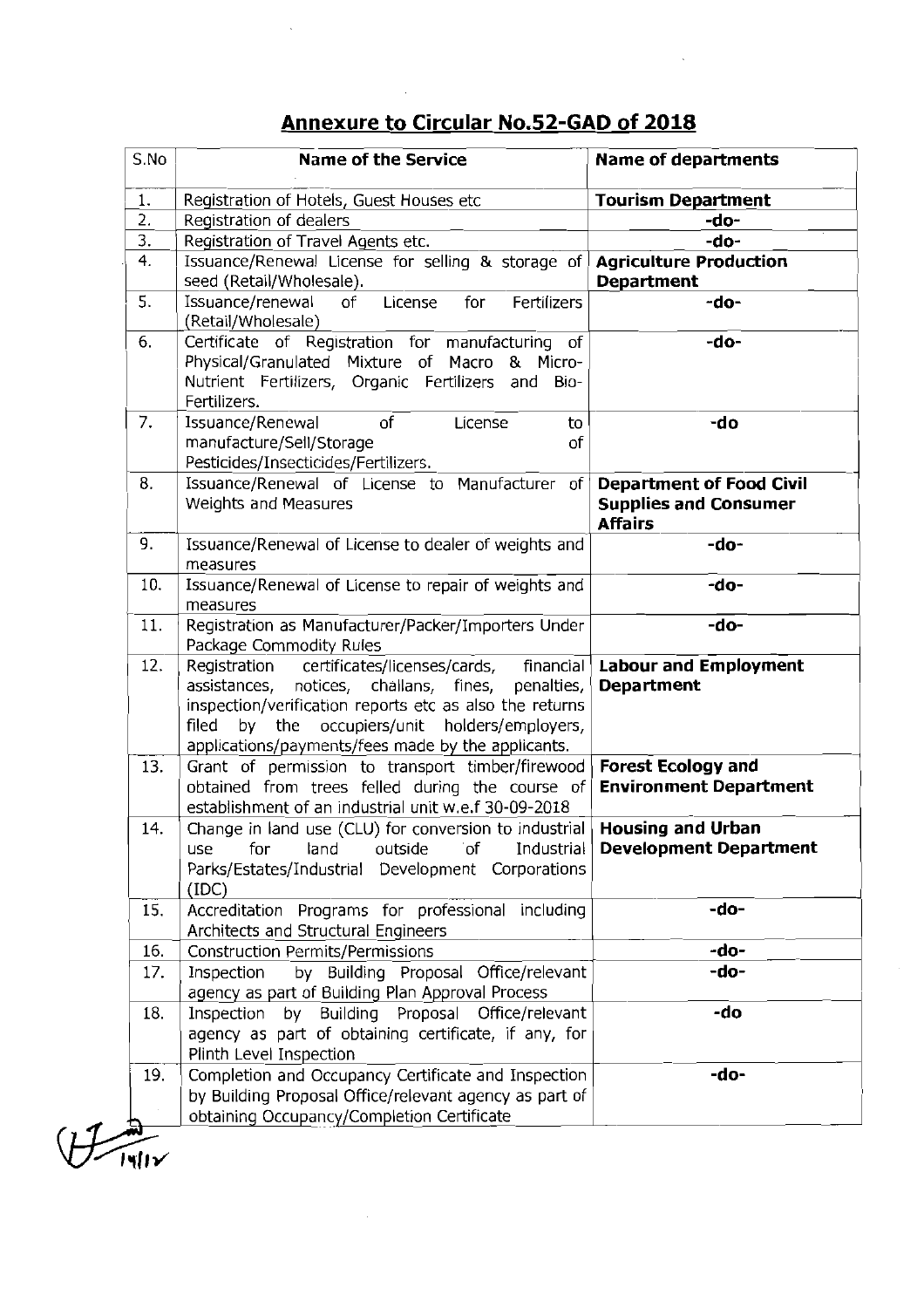| -do-<br>-do-<br><b>Health and Medical Education</b> |  |
|-----------------------------------------------------|--|
|                                                     |  |
|                                                     |  |
|                                                     |  |
|                                                     |  |
|                                                     |  |
| <b>Pollution Control Board</b>                      |  |
|                                                     |  |
| <b>Power Development</b>                            |  |
| <b>Department</b>                                   |  |
| <b>Finance Department</b>                           |  |
| -do-                                                |  |
| -do-                                                |  |
|                                                     |  |
| -do-                                                |  |
|                                                     |  |
|                                                     |  |
|                                                     |  |
|                                                     |  |
|                                                     |  |
|                                                     |  |
|                                                     |  |
|                                                     |  |
|                                                     |  |
|                                                     |  |
|                                                     |  |
|                                                     |  |
| -do-                                                |  |
|                                                     |  |
|                                                     |  |
|                                                     |  |
|                                                     |  |
|                                                     |  |
| -do-                                                |  |
| -do-                                                |  |
| -do-                                                |  |
|                                                     |  |
| -do-                                                |  |
| -do-                                                |  |
|                                                     |  |
| -do-                                                |  |
|                                                     |  |
|                                                     |  |
|                                                     |  |
| -do-                                                |  |
| -do-                                                |  |
|                                                     |  |
|                                                     |  |
|                                                     |  |
|                                                     |  |
|                                                     |  |

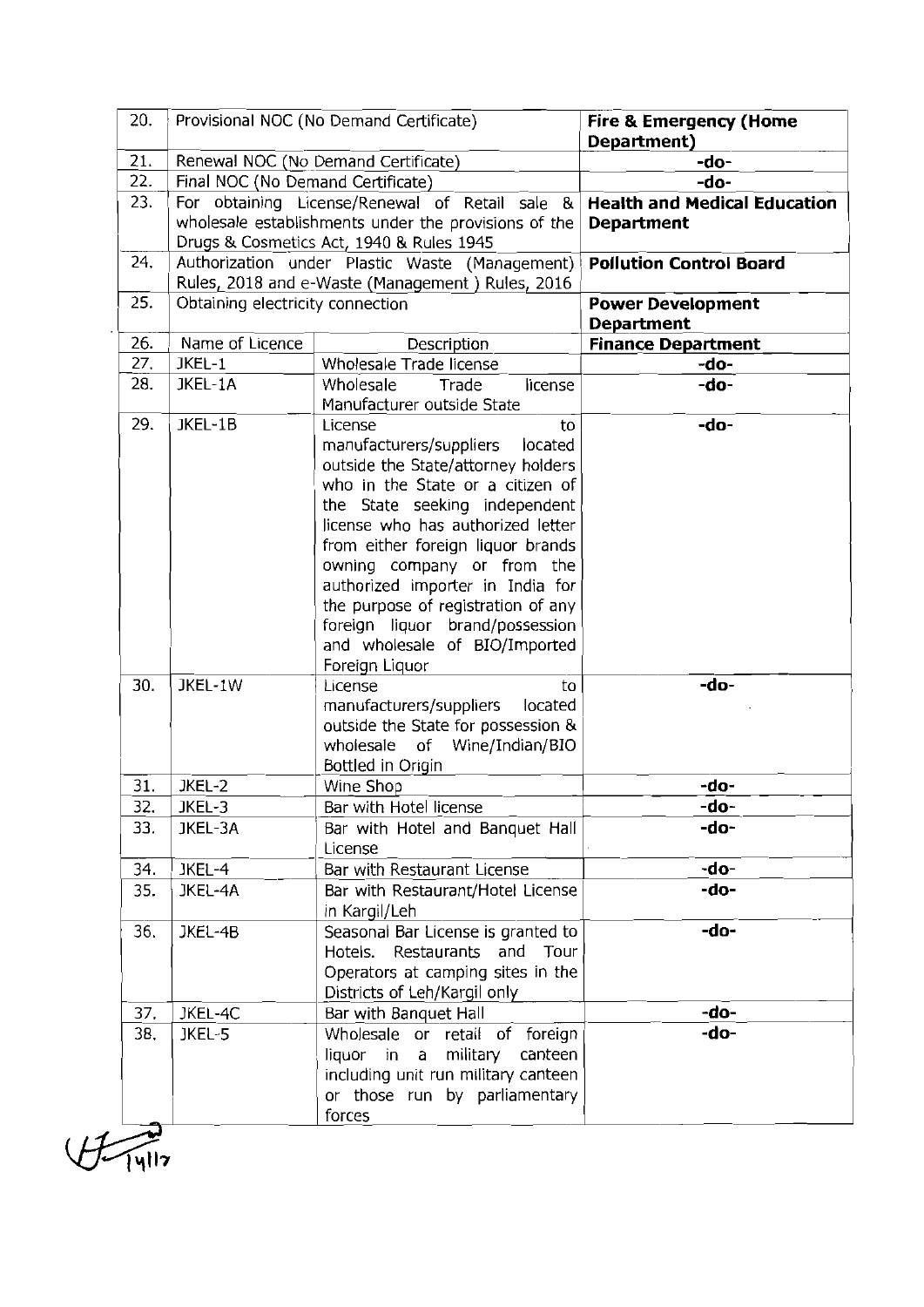|     | JKEL-5A                       | Master Canteen                                                                                                                                                                                                                            | -do-                                         |
|-----|-------------------------------|-------------------------------------------------------------------------------------------------------------------------------------------------------------------------------------------------------------------------------------------|----------------------------------------------|
| 40. | JKEL-6                        | Bottling Plant                                                                                                                                                                                                                            | -do-                                         |
| 41. | JKEL-7                        | Club                                                                                                                                                                                                                                      | -do-                                         |
| 42. | JKEL-7A                       | Retail vend of Beer in a Bar                                                                                                                                                                                                              | -do-                                         |
| 43. | JKEL-7B                       | <b>Officers Mess</b>                                                                                                                                                                                                                      | -do-                                         |
| 44. | JKEL-7C                       | Beer Bar License at Leh-Ladakh                                                                                                                                                                                                            | -do-                                         |
| 45. | <b>JKEL-12</b>                | License<br>for<br>possession<br>and<br>wholesale/retail sale of Denatured<br>Spirit/Special<br>Denatured<br>Spirit/Methylated Spirit/Rectified<br>Spirit/Plain Spirit                                                                     | -do-                                         |
| 46. | <b>JKEL-13</b>                | License for possession and use of<br>Absolute<br>Alcohol/Denatured<br>Spirit/Rectified Spirit/Plain Spirit<br>for industrial use.                                                                                                         | -do-                                         |
| 47. | <b>JKEL-14</b>                | License for possession and use of<br>Absolute<br>Alcohol/Denatured<br>Spirit/Rectified<br>Spirit/Plain<br>Spirit/Methylated<br>Spirit<br>by<br>Government<br>Institutions.<br>Educational,<br>Scientific<br>and<br>Research Organization. | -do-                                         |
| 48. | <b>JKEL-15</b>                | Molasses License                                                                                                                                                                                                                          | -do-                                         |
| 49. | $D-2$                         | Distillery License                                                                                                                                                                                                                        | -do-                                         |
| 50. | $B-1$                         | <b>Brewery License</b>                                                                                                                                                                                                                    | -do-                                         |
| 51. | $W-2$                         | <b>Bonded Warehouse</b>                                                                                                                                                                                                                   | -do-                                         |
| 52. | $NP-5$                        | Narcotic Drugs License                                                                                                                                                                                                                    | -do-                                         |
| 53. | Miscellaneous                 | Permit to serve liquor on social<br>occasions<br>at Private<br>places,<br>Banquet halls, Party halls and<br>Restaurants etc.                                                                                                              | -do-                                         |
| 54. | part-I)                       | Registration of new Industrial units (provisional/EM                                                                                                                                                                                      | <b>Industries and Commerce</b><br>Department |
|     |                               | Registration of new Industrial units (Formal/EM part-                                                                                                                                                                                     | -do-                                         |
| 55. | $\rm II)$                     |                                                                                                                                                                                                                                           |                                              |
| 56. | SVT. (1939.A.D)               | Registration of firms under J&K Partnership Act, 1996                                                                                                                                                                                     | -do-                                         |
| 57. |                               | Registration of Societies under J&K Registration of<br>Societies Act, 1998 Svt. (1941 A.D)                                                                                                                                                | -do-                                         |
| 58. | Issuance<br>of<br>SIDCO/SICOP | Certificate<br>Land<br>Availability<br>by                                                                                                                                                                                                 | -do-                                         |
| 59. |                               | Issuance of Land Allotment Order by SIDCO/SICOP                                                                                                                                                                                           | -do-                                         |
| 60. | Approval of Building Plan     |                                                                                                                                                                                                                                           | -do-                                         |
| 61. | Conducting                    | Inspection<br>industrial<br>Plinth<br>of<br>buildings/structures for issuance of Pre-Construction<br>Certificate by SIDCO/SICOP in Industrial Estates                                                                                     | -do-                                         |
| 62. | Issuance<br>of                | Pre-construction<br>Certificate<br>by<br>SIDCO/SICOP in Industrial Estates                                                                                                                                                                | -do-                                         |